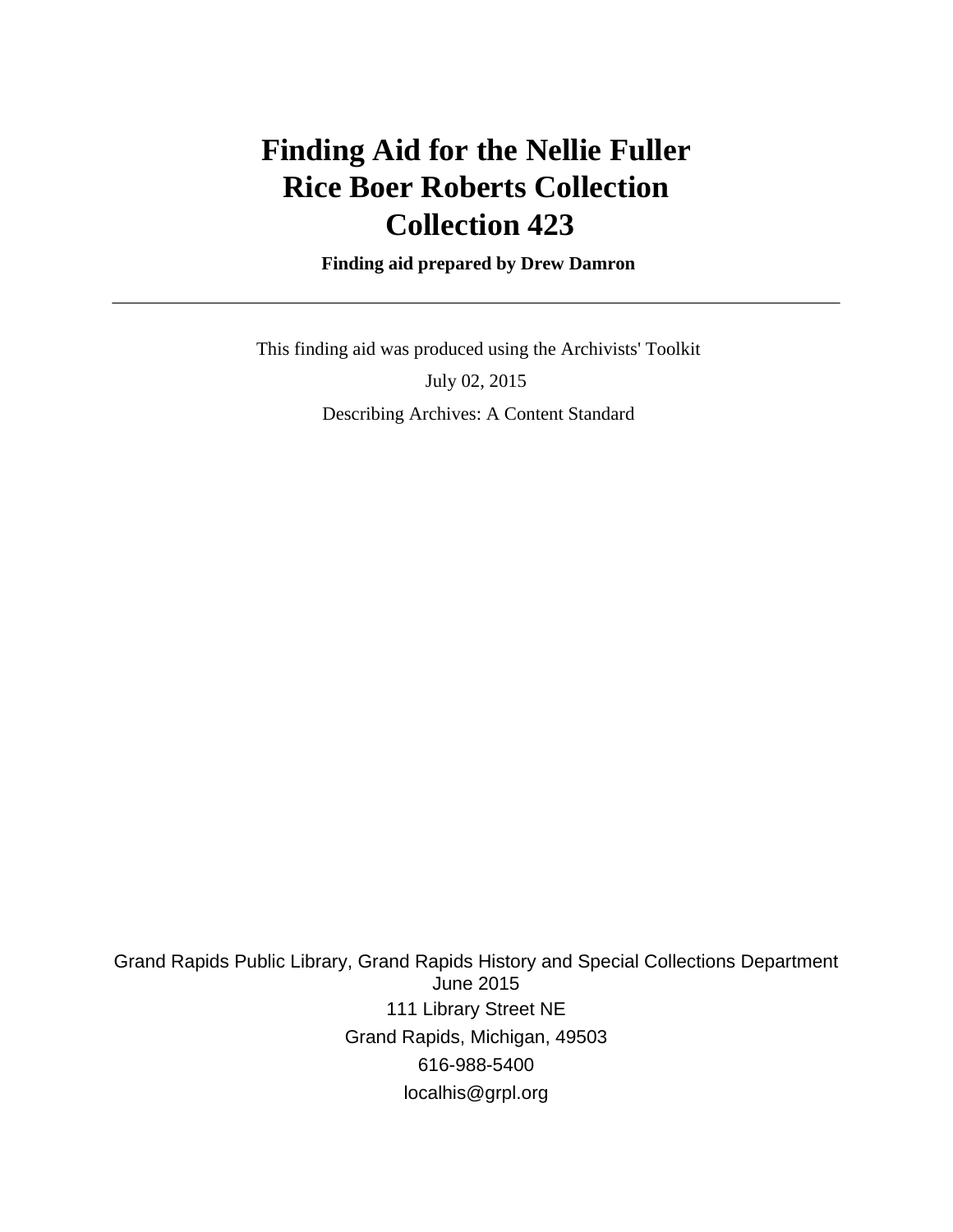# **Table of Contents**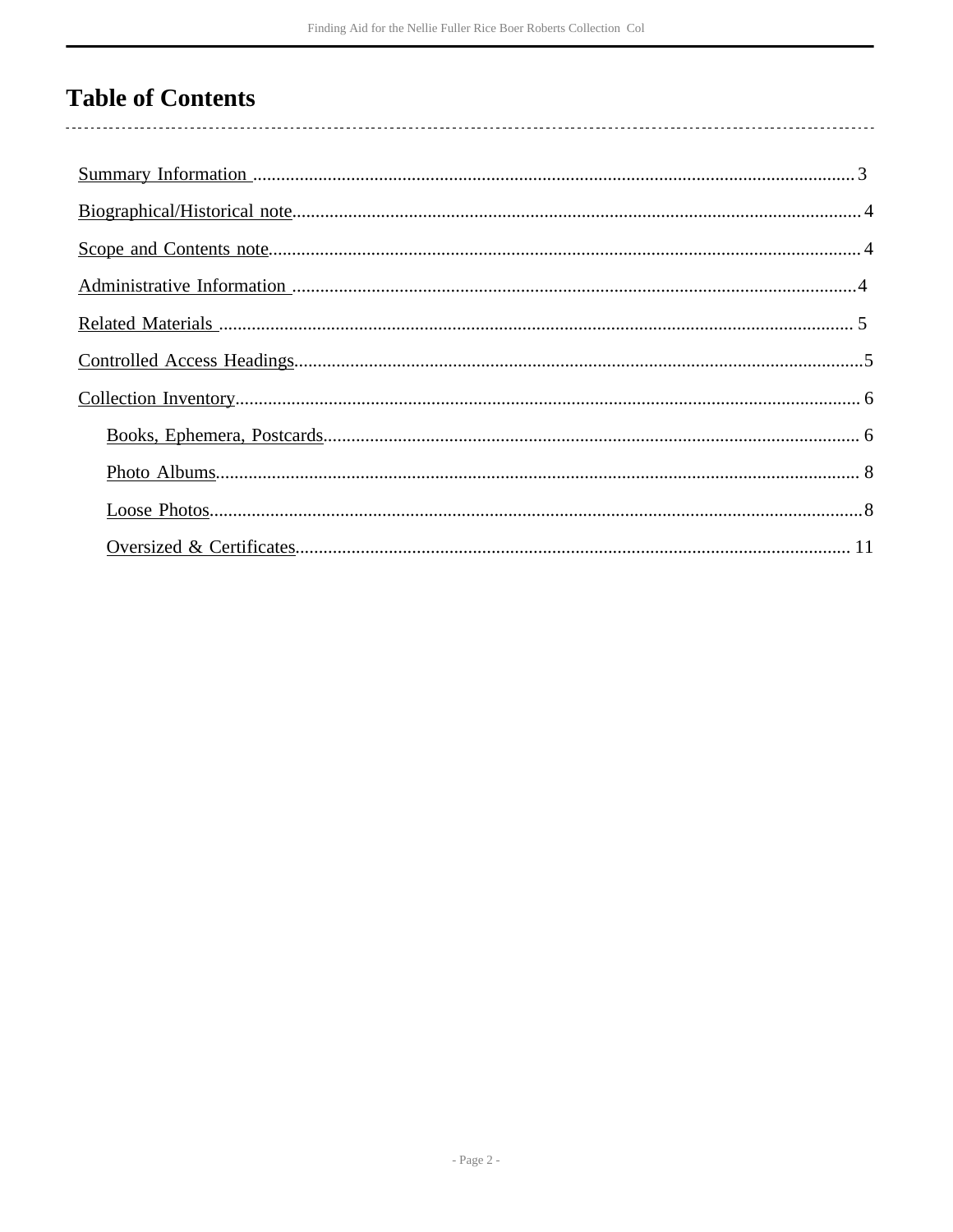# <span id="page-2-0"></span>**Summary Information**

| <b>Repository</b> | Grand Rapids Public Library, Grand Rapids History and Special<br><b>Collections Department</b>                                                                                         |
|-------------------|----------------------------------------------------------------------------------------------------------------------------------------------------------------------------------------|
| <b>Title</b>      | <b>Nellie Fuller Rice Boer Roberts Collection</b>                                                                                                                                      |
| Date [bulk]       | Bulk, 1913-1919                                                                                                                                                                        |
| Date [inclusive]  | 1901-1946                                                                                                                                                                              |
| <b>Extent</b>     | 2.0 Linear feet                                                                                                                                                                        |
| Language          | English                                                                                                                                                                                |
| <b>Abstract</b>   | This collection consists of much information on Grace Episcopal Church,<br>the Boer family, John L. Boer - former City Clerk, and many other photos<br>and postcards of West Michigan. |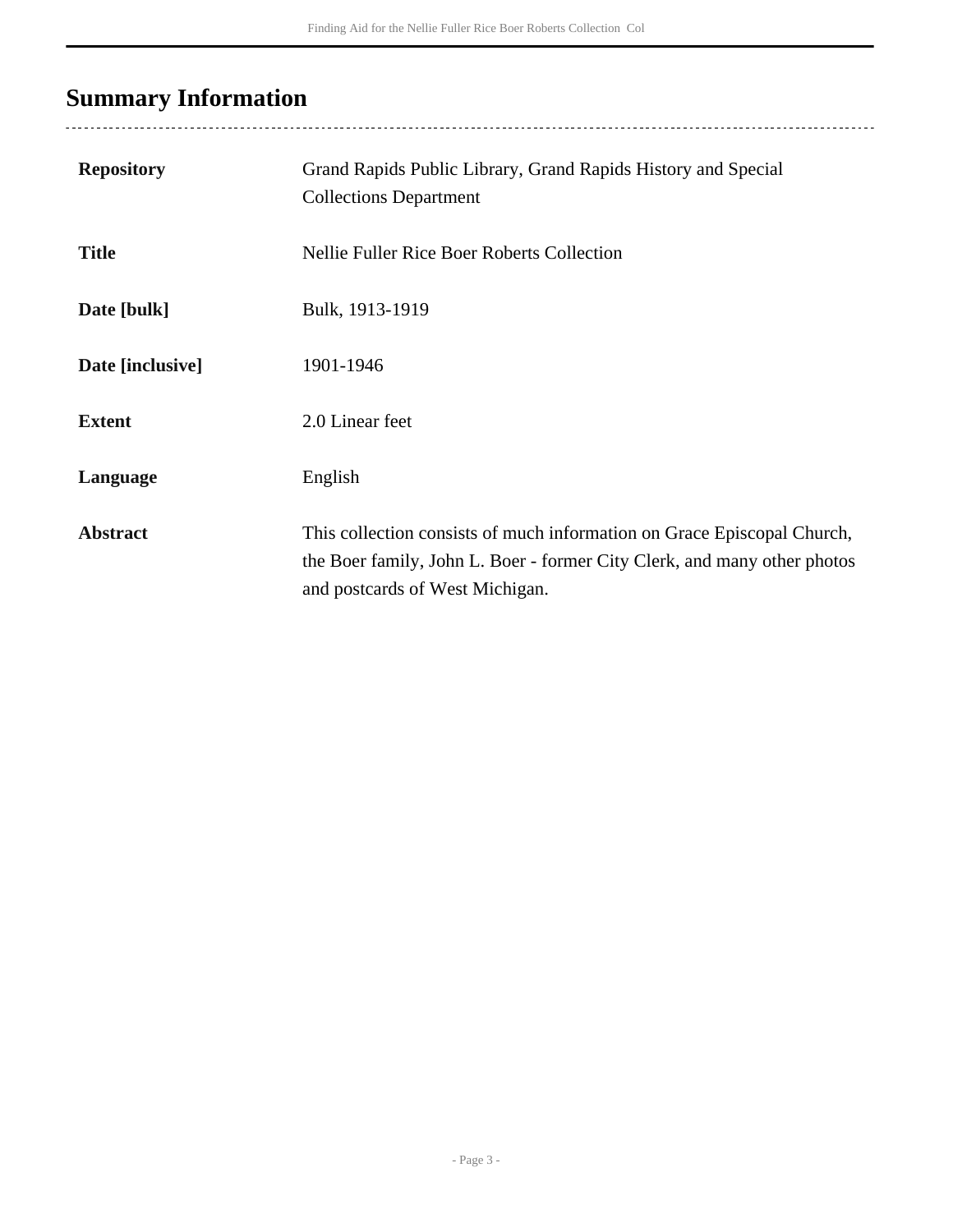## <span id="page-3-0"></span>**Biographical/Historical note**

Nellie Rice Boer was born on December 24th, 1877 in Coopersville, Michigan. Nellie was a graduate of the Unversity of Michigan and was involved in their alumni association for a long time. She is listed in the directory, "Women's Voices: Early Years at the University of Michigan" as "Pres of Grand Rapids Assoc." Nellie was married to John L. Boer, a City Clerk from 1903-1909 who later became a Lieutenant Colonel during World War I. Both were listed in the Grand Rapids Society Blue Book ("The Elite Family Directory"). They have been listed as living at 10 Paddock, 114 Paddock, and 27 Rochester Place. For a time she was registered in the American Kennel Club as a bulldog breeder, and bulldogs are featured in many of the photos of this collection.

They had one son, Lawrence Fuller Boer, a boy scout and promising young athlete who passed away at age 16 due to an infection in his left hip. He spent the last three years of his life in and out of Blodgett Hospital and passed away on December 17, 1917. John was stationed in France at the time.

Nellie and John divorced by 1920 and, according to the census, she was living on her own working as an Insurance Solicitor at age 42. John moved to Lansing where he would work in the Department of Labor and Industry for 21 years. She later remarried Dr. Mortimer E. Roberts who was at one point the city bacteriologist. Nellie Rice Roberts passed away in February 1979 at the age of 101.

### <span id="page-3-1"></span>**Scope and Contents note**

Within these materials there are images and information on The Grace Episcopal Church during the early 20th century, Christmas Cards from Arthur Vandenburg and Margueritte Wurzburg, early 20th century certificates from Grace Episcopal, University of Michigan, and the Grand Rapids Public Schools, a number of postcards and photographs of boy scouts, military, and other places around Michigan.

### <span id="page-3-2"></span>**Administrative Information**

### **Publication Information**

Grand Rapids Public Library, Grand Rapids History and Special Collections Department June 2015

#### **Immediate Source of Acquisition note**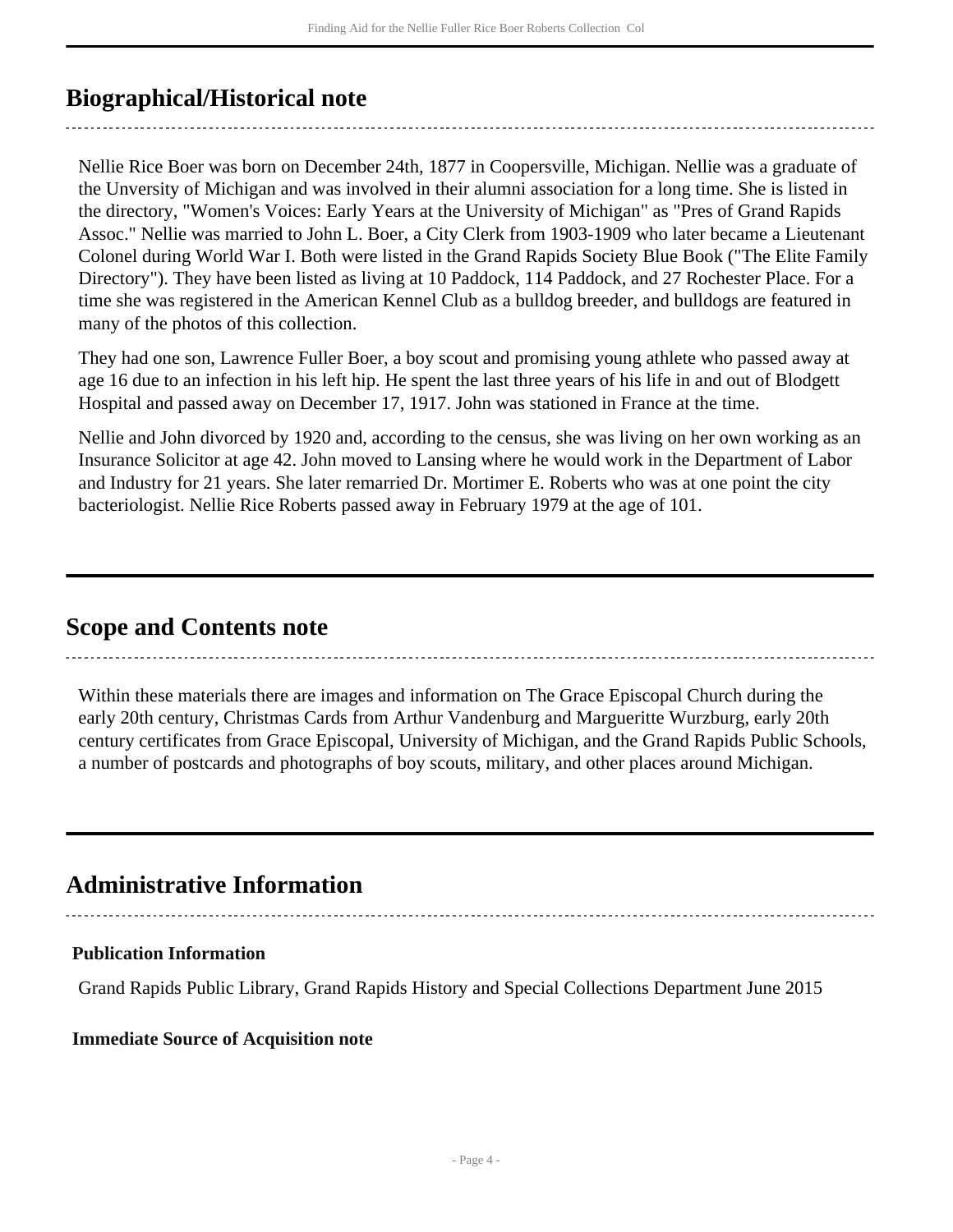## <span id="page-4-0"></span>**Related Materials**

#### **Related Archival Materials note**

Collection #96 - Western Michigan Genealogical Society Church Records

Collection #125 - Robinson Studio Collection (contains interiors and exteriors of Grace Episcopal)

Collection #347 - Grand Rapids Public Library Church References Collection

The Biography and Portrait Files contains a biographical folder on John L Boer

## <span id="page-4-1"></span>**Controlled Access Headings**

### **Geographic Name(s)**

- Grand Rapids (Mich.) -- Church history
- Grand Rapids (Mich.) -- History -- Photographs

### **Personal Name(s)**

• Mrs. Kline. Nellie was her great aunt

### **Subject(s)**

- Military camps -- Michigan -- Grand Rapids
- Postcards -- Michigan
- Postcards -- Michigan -- Grand Rapids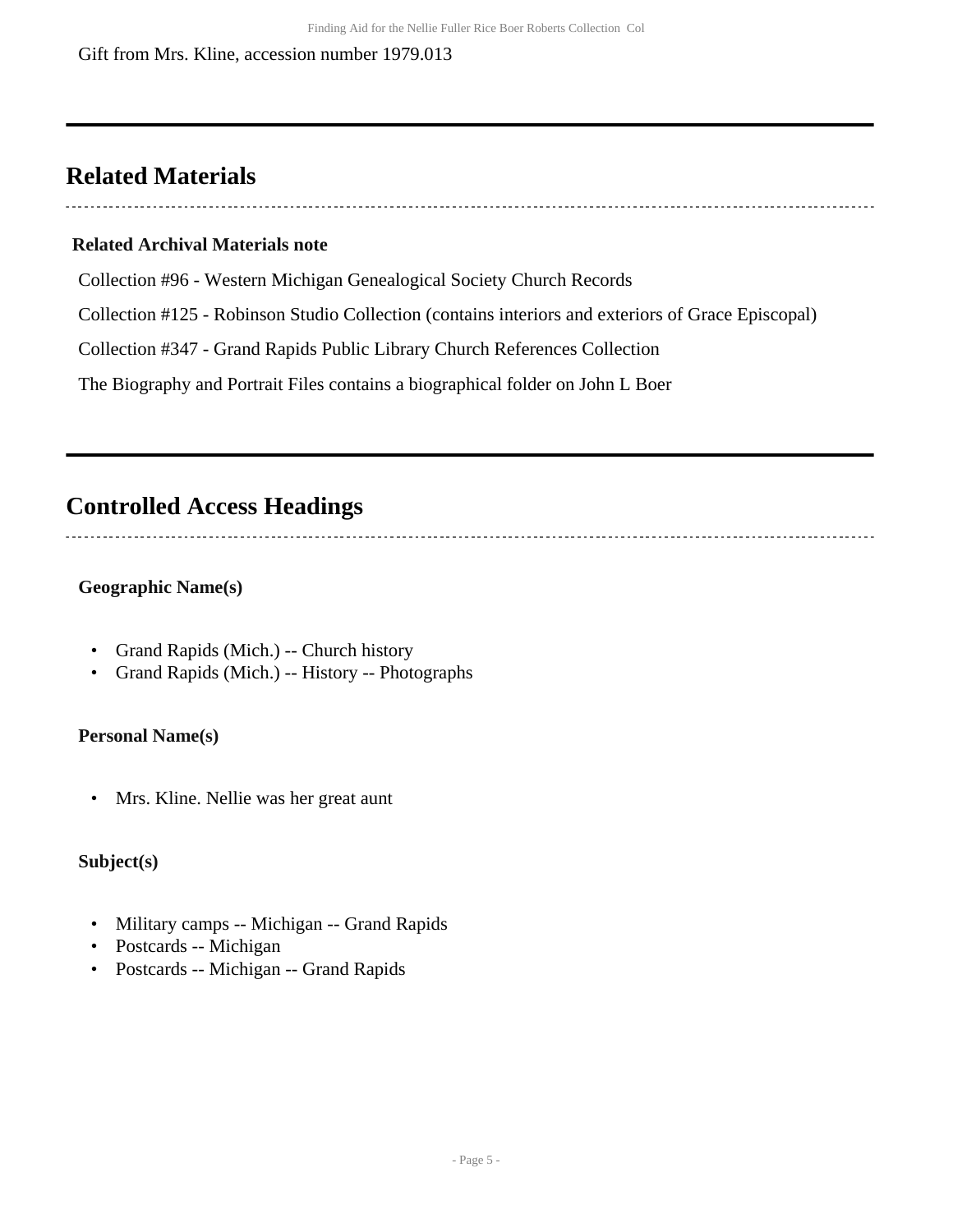# <span id="page-5-0"></span>**Collection Inventory**

<span id="page-5-1"></span>**Books, Ephemera, Postcards** 

|                                                                                                                                                                                                              | <b>Box</b>   | <b>Folder</b>  |
|--------------------------------------------------------------------------------------------------------------------------------------------------------------------------------------------------------------|--------------|----------------|
| 3 Postcards. US National Army, Camp Custer, Battle Creek, Michigan                                                                                                                                           | $\mathbf{1}$ | $\mathbf{1}$   |
| Grace Church Bulletins, 1913-1919, plus other Grace Church Ephemera                                                                                                                                          | $\mathbf{1}$ | $\overline{2}$ |
| Manual for the Holy Eucharist / compiled by the Rector of How School.<br>Tenth Thousand. How School Press, Trinity, 1907                                                                                     | $\mathbf{1}$ | 3              |
| Sunbeams, #1-4 combined, with a series of general and special services for<br>the Sunday-School / by Harold Marlow. G.R.: Harold Marlow Co., 1901                                                            | $\mathbf{1}$ | $\overline{4}$ |
| The program of the Victory Reunion Dinner and One Hundred Second<br>Commencement of the University of Michigan, June 20-22, 1946. +<br>Program: Victory Reunion Dinner, June 20, 1946                        | $\mathbf{1}$ | 5              |
| Newspaper Clipping. GR Press n.d. Scout Troup with 25 years of<br>achievement celebrates.                                                                                                                    | $\mathbf{1}$ | 6              |
| Program: Employees of New York State Department of Public Works,<br>Farewell Dinner at the Ten Eyck Hotel, Albany, NY January 26, 1926.<br>Image of Royal Kent Fuller seen through cover oval. Includes menu | $\mathbf{1}$ | $\overline{7}$ |
| Table Directory. Alphabetical list of names with table numbers given.                                                                                                                                        | $\mathbf{1}$ | $\tau$         |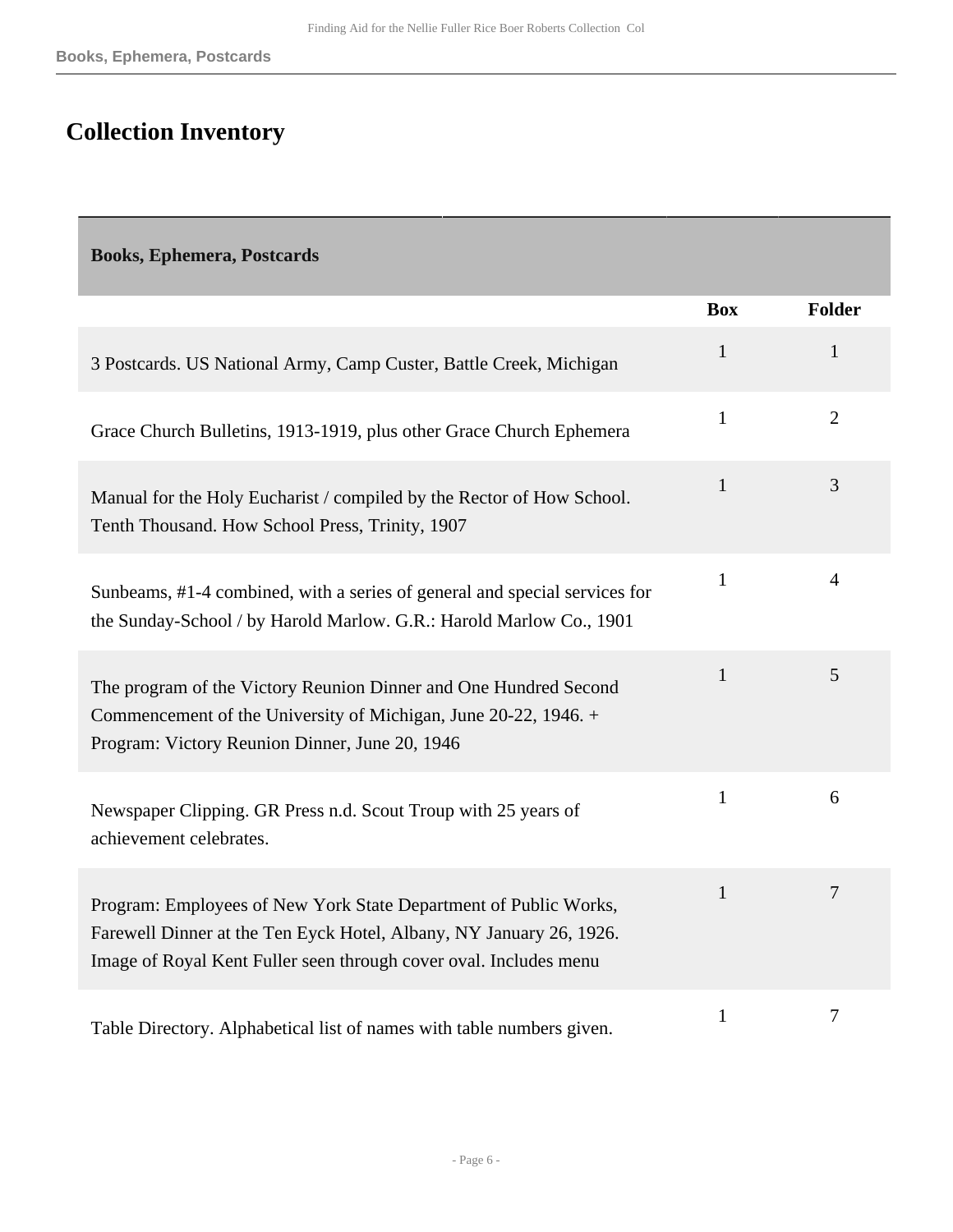| Letter: State of NY department of public works, bureau of canals<br>and waterways, Albany. Royal K. Fuller, Commissioner of Canals &<br>Waterways- Letterhead. Jan. 27, 1926. "Dear Nellie", signed "Royal"<br>Addressed to Mrs. M.E. Roberts                                                                                                                                  | $\mathbf{1}$ | 7      |
|--------------------------------------------------------------------------------------------------------------------------------------------------------------------------------------------------------------------------------------------------------------------------------------------------------------------------------------------------------------------------------|--------------|--------|
| Program of Acts and Songs, Department of Public Works Employees<br>Farewell Dinner to Royal Kent Fuller [Legal Size]                                                                                                                                                                                                                                                           | $\mathbf{1}$ | $\tau$ |
| Loose Postcards/Businees Cards, Non-Michigan. Double folding postcard<br>of "The Manor", Asheville, N.E. Color postcard view "From High<br>School Building looking East, Hot Springs, Arkansas. With message:<br>To Mrs. M.E. Roberts, 225 Madison Ave. From MER? Feb. 16 year x?<br>Photo business card. White Sulphur Spring Hotel, Saratoga Lake, P.O.<br>Mechanicville, NY | $\mathbf{1}$ | 8      |
| Leather Postcard. Sept 16, 1908 message to Mrs. Roberts. Image c. 1907<br>by W.S. Heal "To my wife"                                                                                                                                                                                                                                                                            | $\mathbf{1}$ | 9      |
| B/W of white woman dressed in kimono with umbrella. The Hensen<br>Printing Co. GR                                                                                                                                                                                                                                                                                              | $\mathbf{1}$ | 10     |
| 2 invitations. Cover: GH Hendricks. 1901-1926 25th Wedding<br>Anniversary Dinner, Pantlind [menu]. One invitation includes a card with:<br>Mrs. Mortimer E. Roberts, 1901-1926, his & her images on bells. The<br>second inviation includes the same card, except it reads Dr. Mortimer<br>Roberts.                                                                            | $\mathbf{1}$ | 11     |
| <b>Loose Christmas Cards</b>                                                                                                                                                                                                                                                                                                                                                   | $\mathbf{1}$ | 12     |
| Loose Graphic Clippings                                                                                                                                                                                                                                                                                                                                                        | $\mathbf{1}$ | 13     |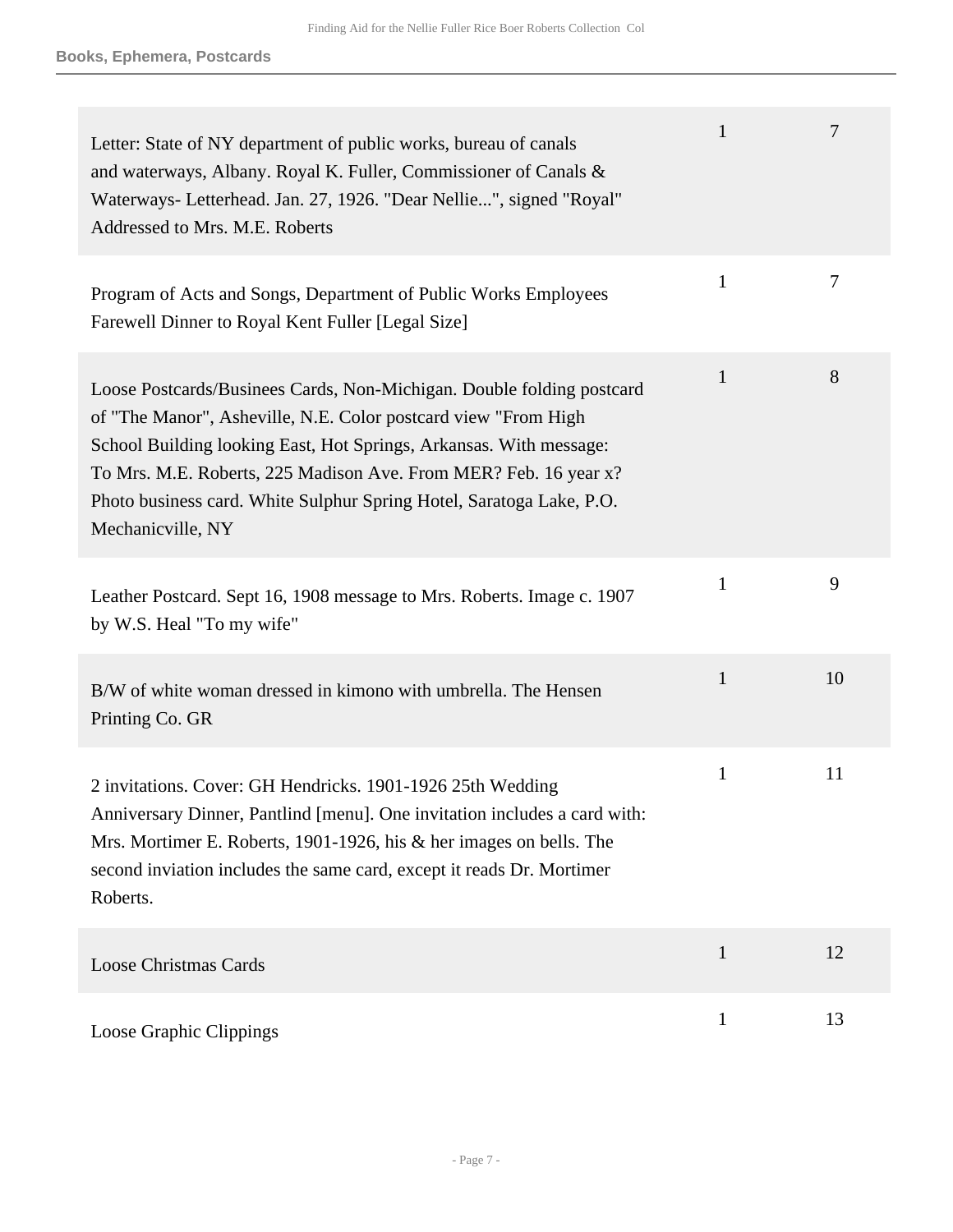| Confirmation Certification. Small. Nellie Rice Boer. March 5, 1909. Grace<br>Church, G.R.                                                 | 14 |
|-------------------------------------------------------------------------------------------------------------------------------------------|----|
| The Call to Colors. Woodrow Wilson, delivered before congress April 2nd<br>1917. Compliments of Russel Motor Axle Company, North Detroit. | 15 |

<span id="page-7-0"></span>**Photo Albums** 

|                                                                                                                                                                                                        | <b>Box</b>     | <b>Volume</b>  |
|--------------------------------------------------------------------------------------------------------------------------------------------------------------------------------------------------------|----------------|----------------|
| Postcard Album. National Views. John I. Boer in Europe. Family Photos.                                                                                                                                 | $\overline{2}$ | 1              |
| Lawrence Boer's Photo Album. Boy Scout Camp, July 1915. Mr and Mrs<br>Sligh. Grace Church Interiors and officials. Interiors of 27 Rochester<br>Place. Ottawa Beach scenes. Michigan Camp Perry, 1910. | $\overline{2}$ | $\overline{2}$ |
| Photos and Articles on Lawrence Boer's Life and Death. Baby photos.<br>Newspaper clippings. Obituary. Memorial Service program. In<br>memoriam.                                                        | $\overline{2}$ | 3              |
| <b>Loose Photos</b>                                                                                                                                                                                    |                |                |
| Rolled panoramic photo, with blurring at about where the separate images would be attached. "Grace<br>$\mathbf{1}$ $\mathbf{1}$ $\mathbf{1}$ $\mathbf{1}$ $\mathbf{1}$                                 |                |                |

<span id="page-7-1"></span>church" Shows a large group of standing and seated officials and boys in robes, probably from a Sunday School graduation.

**Box Folder**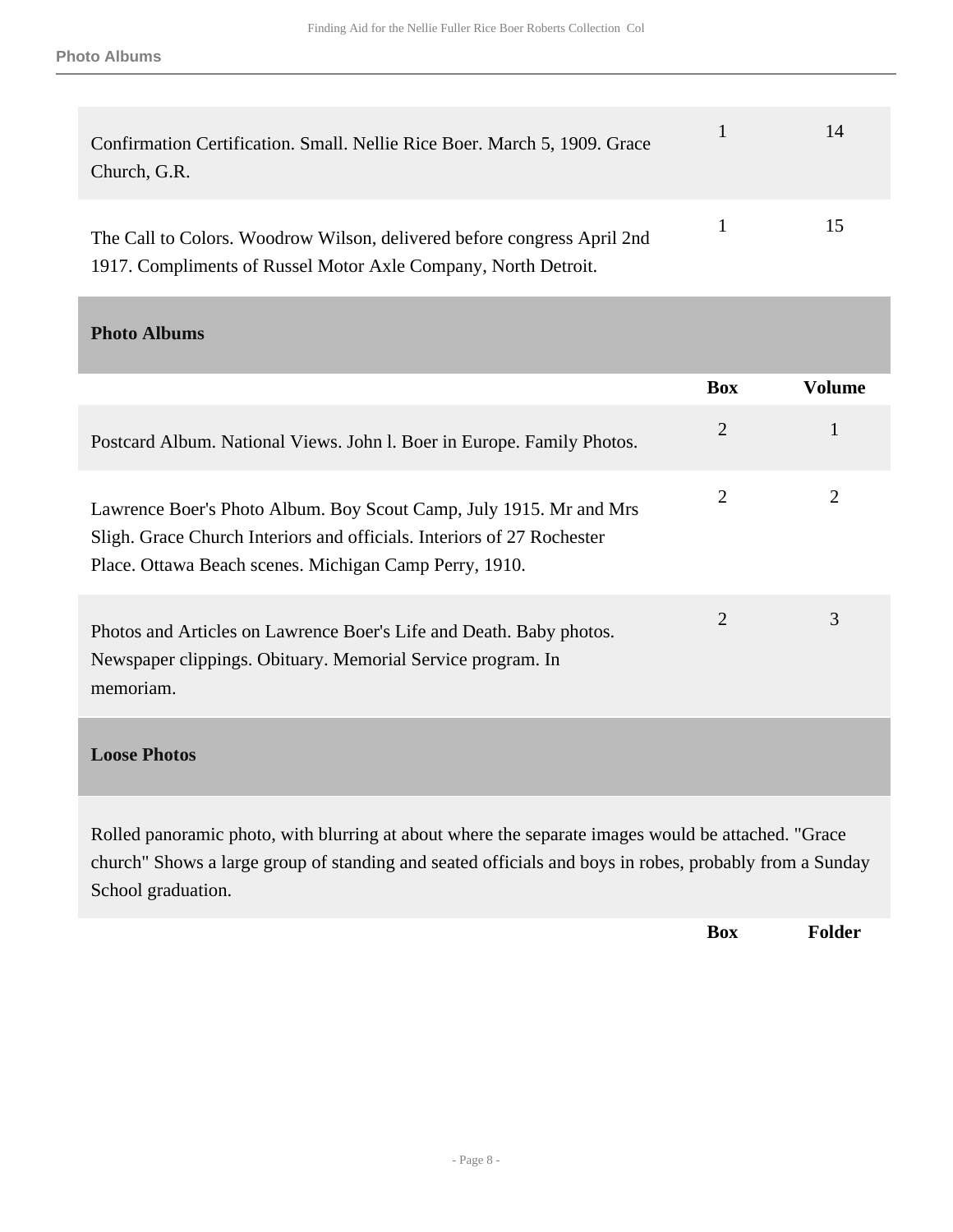| Bark Paper. Souvenir Program. 3rd Regiment Band, M.N.G.? Gov. Aaron<br>T. Bliss, Commander-in-Chief, Ludington, 1904. Contains photos of camp,<br>family, baby Lawrence or another baby. | 3 | 1              |
|------------------------------------------------------------------------------------------------------------------------------------------------------------------------------------------|---|----------------|
| Five photos attached to black board, with decorative detail. Images of a<br>group, recreation.                                                                                           | 3 | $\overline{2}$ |
| Two photos attached to black board, of 2 women $\&$ 3 men in military<br>encampment.                                                                                                     | 3 | 3              |
| Four photo postcards of women in groups, formal, unidentified.                                                                                                                           | 3 | $\overline{4}$ |
| Two unidentified portrait photos: Mature balding male and woman with<br>infant.                                                                                                          | 3 | 5              |
| Five unidentified candid family shots. "The only cold day ever known<br>in Miami" Four men in front of a tiled building with 2 flags. Verso: Dr.<br>Roberts.                             | 3 | 6              |
| Photo postcard, Christmas, 1915. Dr. and Mrs. Roberts, Mortimer and<br>Elliott. From Edyth. Collie dog included with young boys in photo,<br>exterior.                                   | 3 | 7              |
| Seven images of house including: four of large house with dogs and<br>kennels, Bradfield house Calumet. Photographer, Brick house. Large<br>house with image attached to textured paper. | 3 | 8              |
| Three rural views, including one with cows.                                                                                                                                              | 3 | 9              |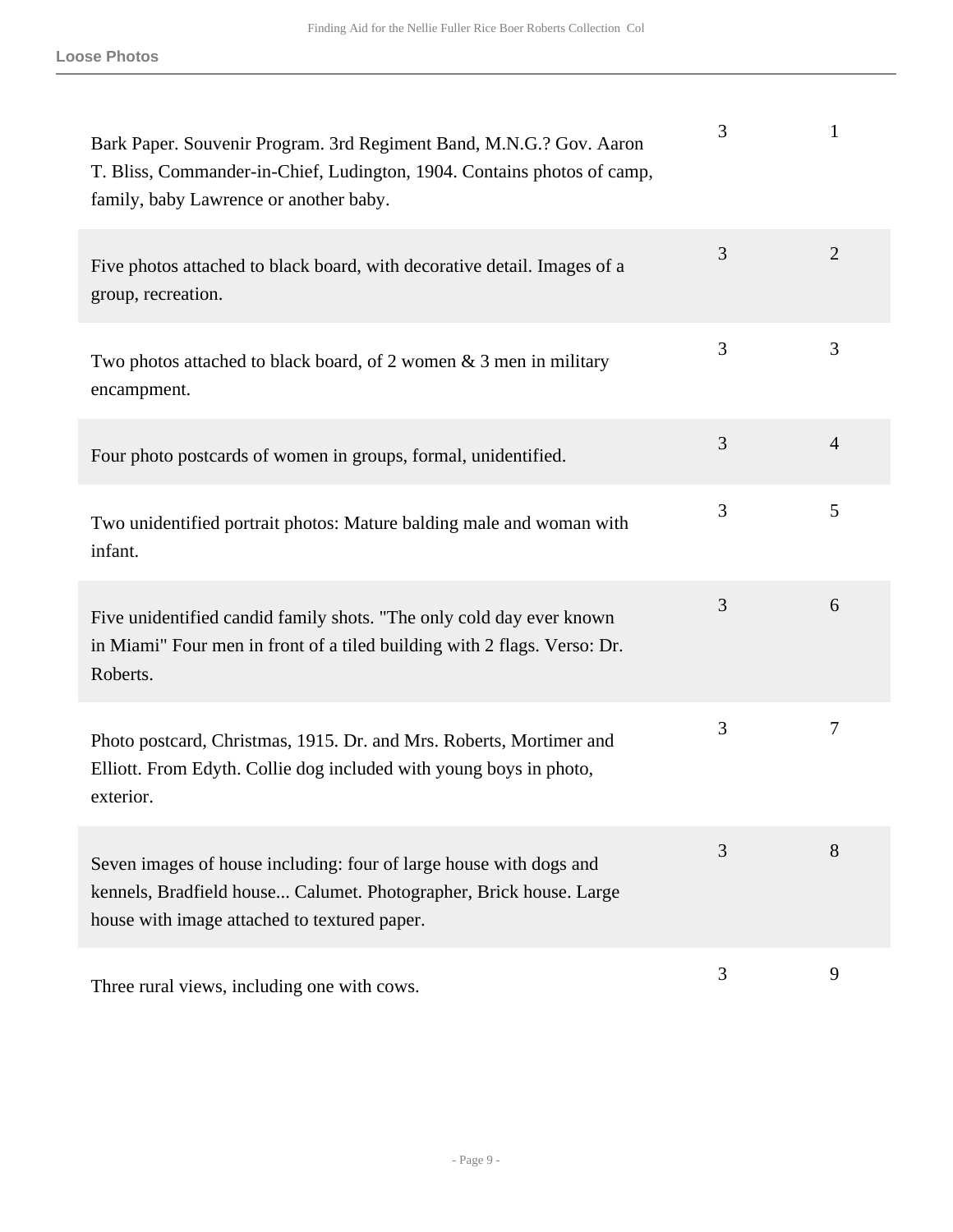| Five photo postcards including: March 21, 1912 to Dr and Mrs Roberts.<br>Beach scene with message; House. N.D. visible. To Mrs John L Boer, 10<br>Paddock St. GR with message.                                                                                                                                                                                                  | 3 | 10 |
|---------------------------------------------------------------------------------------------------------------------------------------------------------------------------------------------------------------------------------------------------------------------------------------------------------------------------------------------------------------------------------|---|----|
| Four photos in portrait folders, Noble Studios. Dr. McPherson December<br>'91. 3 different photos of young women.                                                                                                                                                                                                                                                               | 3 | 11 |
| Five photos in large portrait folders. Hamilton 1903, Fugutt Grand Rapids.<br>Mature male with hat, Johnson studio, Ashland, Wisconsin. Mature man,<br>unknown studio. "Bun" Butler '17, Brubaker, Grand Rapids. Mature man<br>with glasses, Brubaker, Grand Rapids.                                                                                                            | 3 | 12 |
| Six photos in small portrait folders. Young male center parted hair, Heath,<br>Grand Rapids. Baby photo, Scharp. 3 girls, one with bow in hair, "with<br>love Hazel" Johnson, Ashland Wisconsin. Young boy "Ladd & Son."<br>Young boy with glasses "Sincerely yours Adrian H. Paauwve" Long<br>Island. Young woman with fur stole and muff, "Sincerely yours Dorothy<br>Scatt." | 3 | 13 |
| Five photos: Unidentified group of 5 children, 3 girls $\&$ boy plus infant.<br>Unidentified male in World War I uniform. Unidentified woman, oval cut<br>photo, bare shoulders. Unidentified male in Michigan uniform Reidsema,<br>Kalamazoo studio. Unidentified male in suit with hands in pockets.                                                                          | 3 | 14 |
| Three images of women, found together. Mrs. Col. P.L. Abbey, bare<br>shoulders, dark dress. Unidentified, low neck, white blouse. Unidentified<br>middle-aged woman, in black laced dress, Siewert, Kalamazoo.                                                                                                                                                                  | 3 | 15 |
| Unidentified Middle aged woman, black laced dress, Chancellor, Dublin.                                                                                                                                                                                                                                                                                                          | 3 | 16 |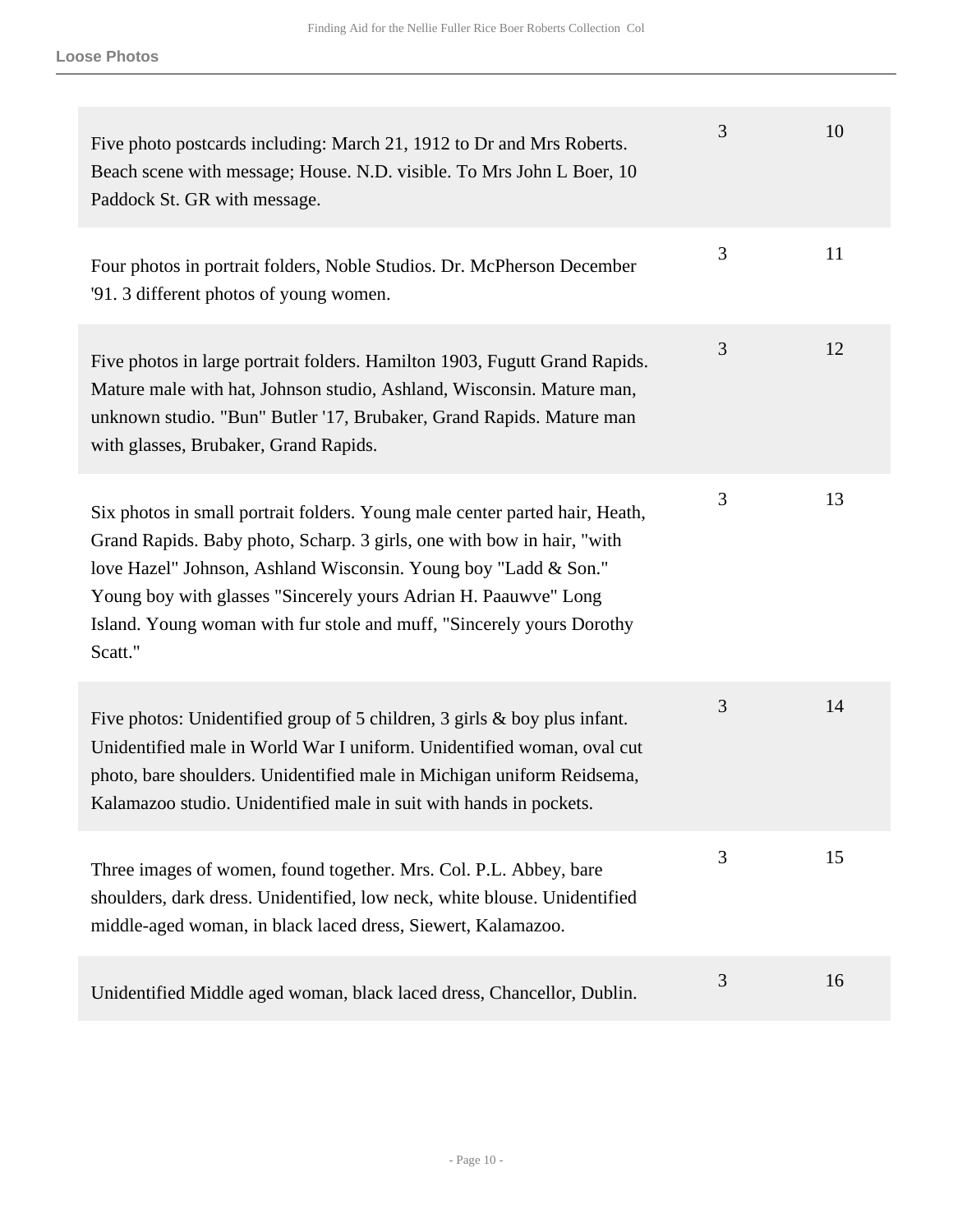<span id="page-10-0"></span>

| 3<br>Two images in portrait folders. Unidentified young male, seated in suit<br>with tie hanging down, Johnson, Ashland photographer. Unidentified<br>young male, suit and tie, VanCampen Grand Rapids, MI. | 17             |
|-------------------------------------------------------------------------------------------------------------------------------------------------------------------------------------------------------------|----------------|
| 3<br>Black marker on yellow paper: Cohan Family, San Francisco, September<br>1898. G.M. is 20, 1878-1942.                                                                                                   | 18             |
| 3<br>Loose from Brown Photo Album in Box 2                                                                                                                                                                  | 19             |
| <b>Oversized &amp; Certificates</b>                                                                                                                                                                         |                |
|                                                                                                                                                                                                             | <b>Box</b>     |
| Rolled. Nellie Fuller Rice. GR High School Having completed the classical and Latin-<br>German courses. June 21, 1895.                                                                                      | $\overline{4}$ |
| Rolled. Nelenum Fuller Rice Universitais reipublica Michiganeusium. Procuratores et<br>Professores Academici [In Latin, with date]                                                                          | $\overline{4}$ |
| Rolled. Graduates of the High School Dept. of Grace Church School of Religious<br>Education. June 16, 1918 commencement Services. Placed with other Grace Church<br>bulletins & programs above.             | $\overline{4}$ |
| Rolled. Grand Rapids Public Schools. Lawrence Fuller boer. Jan. 26th 1917. 8th grade.                                                                                                                       | $\overline{4}$ |
|                                                                                                                                                                                                             |                |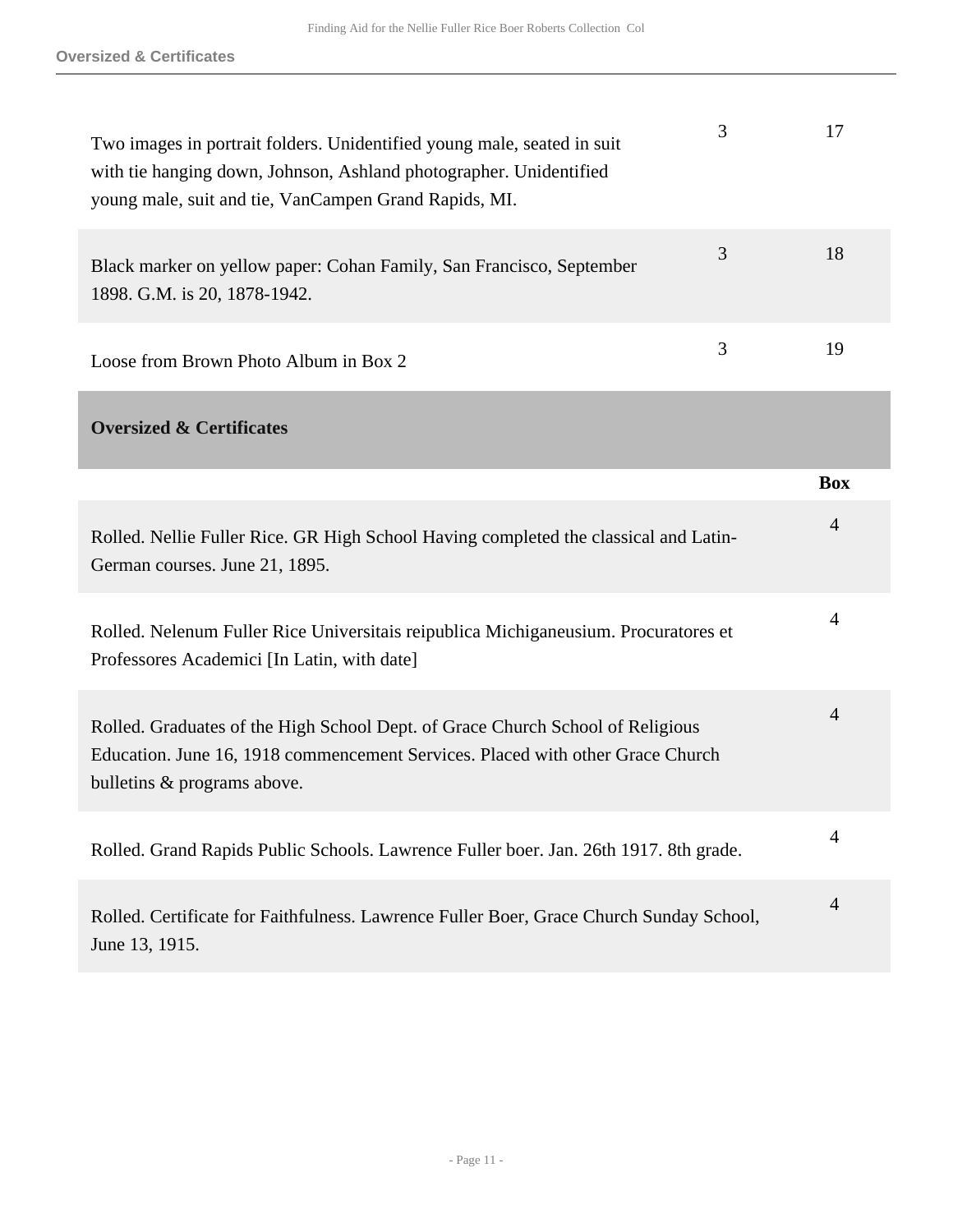| Rolled. Certificate for Faithfulness. Lawrence Fuller Boer, Grace Church Sunday School, |  |
|-----------------------------------------------------------------------------------------|--|
| June 25, 1916.                                                                          |  |

| Rolled. Certificate for Faithfulness. Lawrence Fuller Boer, Grace Church Sunday School, | 4 |
|-----------------------------------------------------------------------------------------|---|
| June 24, 1917.                                                                          |   |

4

| Rolled. Certificate Grace Church of Grand Rapids, Lawrence Boer. Sunday School. N.D. |  |
|--------------------------------------------------------------------------------------|--|

|                                                                                                                                                                           | <b>Box</b>     | <b>Folder</b>  |
|---------------------------------------------------------------------------------------------------------------------------------------------------------------------------|----------------|----------------|
| Folded: John L. Boer of Michigan, Supervisor of the 13th Census for<br>the 5th district of Michigan. William Howard Taft, President presents<br>greeting:August 13, 1909. | $\overline{4}$ | 1              |
| History of Grace Church / by Edgar W. Hunting, 1922                                                                                                                       | $\overline{4}$ | 3              |
| Certificate of Promotion of the Sunday School, Grace Church, GR.<br>Lawrence Fuller Boer. June 13, 1915. 1st year Grammar School.                                         | $\overline{4}$ | 3              |
| Certificate of Promotion of the Sunday School, Grace Church, GR.<br>Lawrence Fuller Boer. June 1917. 3rd year High School                                                 | $\overline{4}$ | 3              |
| Certificate of Promotion of the Sunday School, Grace Church, GR.<br>Lawrence Fuller Boer. June 25, 1916. 2nd year Grammar School.                                         | $\overline{4}$ | 3              |
| Small child in oversized portrait folder.                                                                                                                                 | $\overline{4}$ | $\overline{4}$ |
| Young woman. Sitting in white ruffled dress. Oversized portrait folder<br>from Brubaker studios, Grand Rapids                                                             | $\overline{4}$ | 5              |